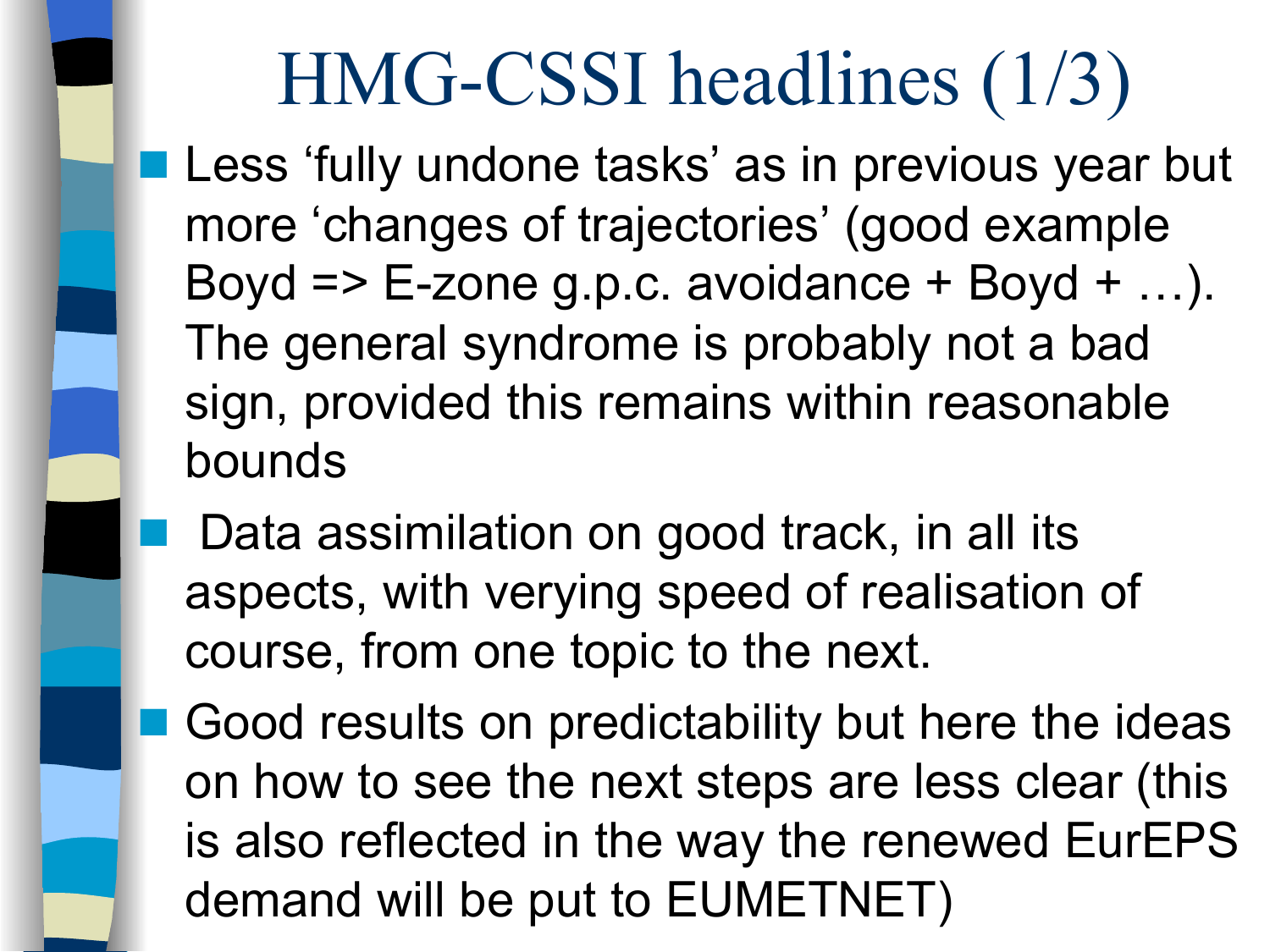## HMG-CSSI headlines (2/3)

- A lot of things happen again in the dynamics, but logistic consequences (and the proximity of OOPS on top of it) might become problematic.
- In physics, understanding of the roots of the problems at so-called 'convection permitting' resolutions progresses (also thanks to the links with COST action ES0905). But curative actions will not be obvious (and maybe even not consensual).
- In surface modelling, the issue seems to be whether or not scientific progress will be slowed down by code architecture weaknesses that are obviously difficult to target for improvements.